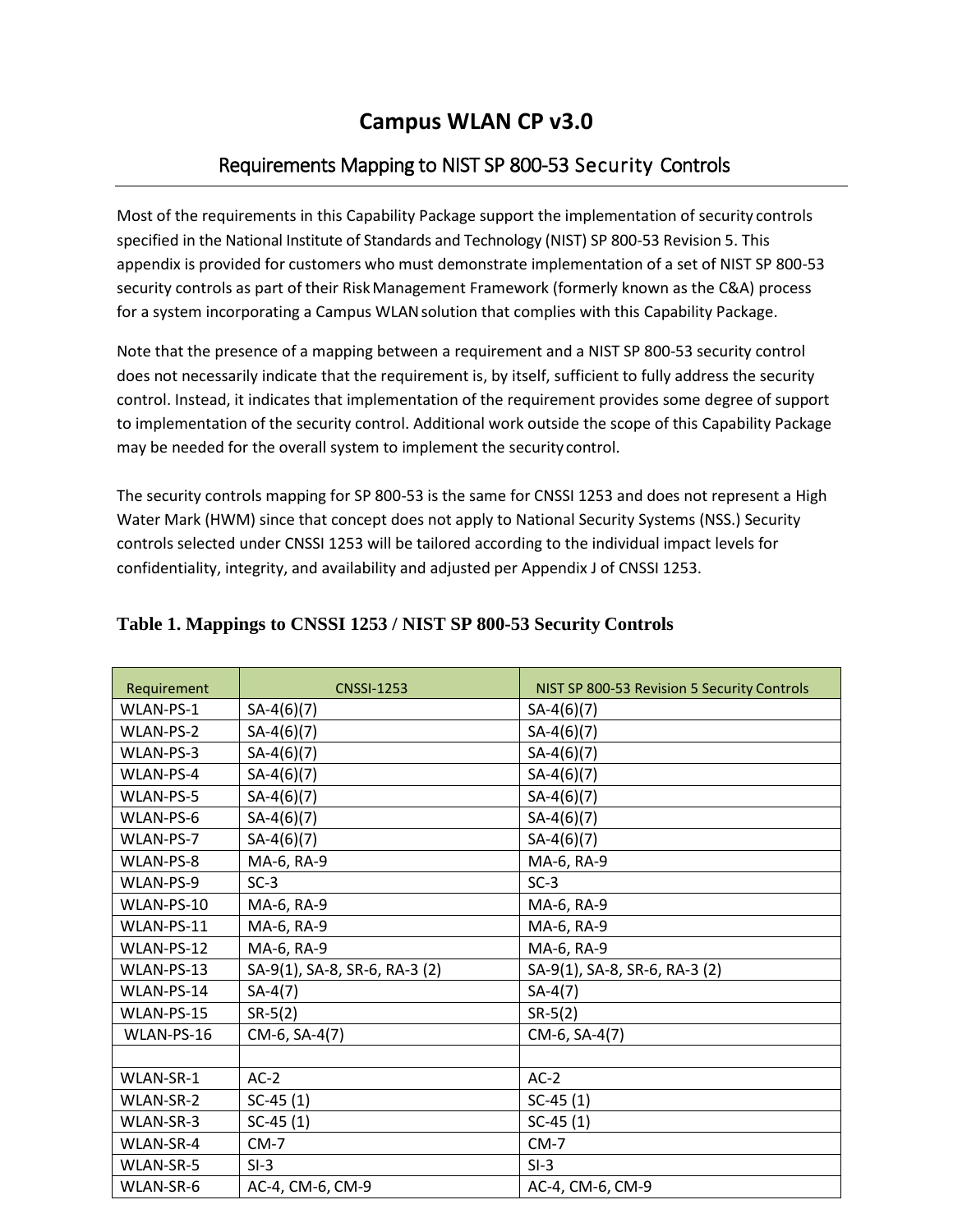| Requirement | <b>CNSSI-1253</b>                    | NIST SP 800-53 Revision 5 Security Controls   |
|-------------|--------------------------------------|-----------------------------------------------|
| WLAN-SR-7   | $IA-5(1)$                            | $IA-5(1)$                                     |
| WLAN-SR-8   | IA-3, IA-5                           | IA-3, IA-5                                    |
| WLAN-SR-9   | AC-4, SC-7 (21), SC-8                | AC-4, SC-7 (21), SC-8                         |
| WLAN-SR-10  | AC-4, SC-7 (21), SC-8                | AC-4, SC-7 (21), SC-8                         |
| WLAN-SR-11  | AC-4, AC-6, SC-2, SC-7, MA-4 (4)     | AC-4, AC-6, SC-2, SC-7, MA-4 (4)              |
| WLAN-SR-12  | CM-6, CM-7                           | CM-6, CM-7                                    |
| WLAN-SR-13  | CM-6, CM-7, SC-22                    | CM-6, CM-7, SC-22                             |
| WLAN-SR-14  | CM-6, CM-7                           | CM-6, CM-7                                    |
|             |                                      |                                               |
| WLAN-EU-1   | AC-5, AC-6(1)(3)(5), AC-18(1)(4)     | AC-5, AC-6(1)(3)(5), AC-18(1)(4)              |
| WLAN-EU-2   | AC-2(7)(a), AC-3(7), AC-5, AC-       | AC-2(7)(a), AC-3(7), AC-5, AC-6(1)(3)(5), AC- |
|             | $6(1)(3)(5)$ , AC- 18(1)(4), IA-2(1) | $18(1)(4)$ , IA-2(1)                          |
| WLAN-EU-3   | $CM-7(5)$                            | $CM-7(5)$                                     |
| WLAN-EU-4   | $CM-11(2)$                           | $CM-11(2)$                                    |
| WLAN-EU-5   | $AC-2$                               | $AC-2$                                        |
| WLAN-EU-6   | AC-7, AC-7 (2)                       | AC-7, AC-7 (2)                                |
| WLAN-EU-7   | SC-13, SC-17                         | SC-13, SC-17                                  |
| WLAN-EU-8   | SC-13, SC-17                         | SC-13, SC-17                                  |
| WLAN-EU-9   | $IR-8$                               | $IR-8$                                        |
| WLAN-EU-10  | $IR-8$                               | $IR-8$                                        |
| WLAN-EU-11  | AC-2, AC-3, IA-2, IA-11              | AC-2, AC-3, IA-2, IA-11                       |
| WLAN-EU-12  | AC-2, AC-3, IA-2, IA-11              | AC-2, AC-3, IA-2, IA-11                       |
| WLAN-EU-13  | AC-11, IA-11                         | AC-11, IA-11                                  |
| WLAN-EU-14  | PL-4, PS-6                           | PL-4, PS-6                                    |
| WLAN-EU-15  | AC-18, PL-4                          | AC-18, PL-4                                   |
| WLAN-EU-16  | PS-6, PE-18(1), PE-19, PE-20, SC-43, | PS-6, PE-18(1), PE-19, PE-20, SC-43, AT-2,    |
|             | AT-2, AT-4,                          | $AT-4,$                                       |
|             | PS-3(1)(2), AC-2, IA-12 (1), PL-4    | PS-3(1)(2), AC-2, IA-12 (1), PL-4             |
| WLAN-EU-17  | SC-43, SC-7, AC-19(4)                | SC-43, SC-7, AC-19(4)                         |
| WLAN-EU-18  | $SC-42(2)$                           | $SC-42(2)$                                    |
| WLAN-EU-19  | $SC-42$                              | $SC-42$                                       |
| WLAN-EU-20  | $CM-6$                               | $CM-6$                                        |
| WLAN-EU-21  | $SC-42$                              | $SC-42$                                       |
| WLAN-EU-22  | $MP-6$                               | $MP-6$                                        |
| WLAN-EU-23  | $IA-5(1)$                            | $IA-5(1)$                                     |
| WLAN-EU-24  | $SC-28$                              | $SC-28$                                       |
| WLAN-EU-25  | withdrawn                            | withdrawn                                     |
| WLAN-EU-26  | withdrawn                            | withdrawn                                     |
| WLAN-EU-27  | $IA-5(1)$                            | $IA-5(1)$                                     |
| WLAN-EU-28  | $AC-11$                              | $AC-11$                                       |
| WLAN-EU-29  | $AC-2(6)$                            | $AC-2(6)$                                     |
| WLAN-EU-30  | $IA-5$                               | $IA-5$                                        |
| WLAN-EU-31  | $IA-5$                               | $IA-5$                                        |
| WLAN-EU-32  | $AC-11(1)$                           | $AC-11(1)$                                    |
| WLAN-EU-33  | MP-7, CM-6                           | MP-7, CM-6                                    |
| WLAN-EU-34  | MP-7, CM-6                           | MP-7, CM-6                                    |
| WLAN-EU-35  | $SI-7(15)$                           | $SI-7(15)$                                    |
| WLAN-EU-36  | $AC-18$                              | $AC-18$                                       |
| WLAN-EU-37  | $AC-18$                              | $AC-18$                                       |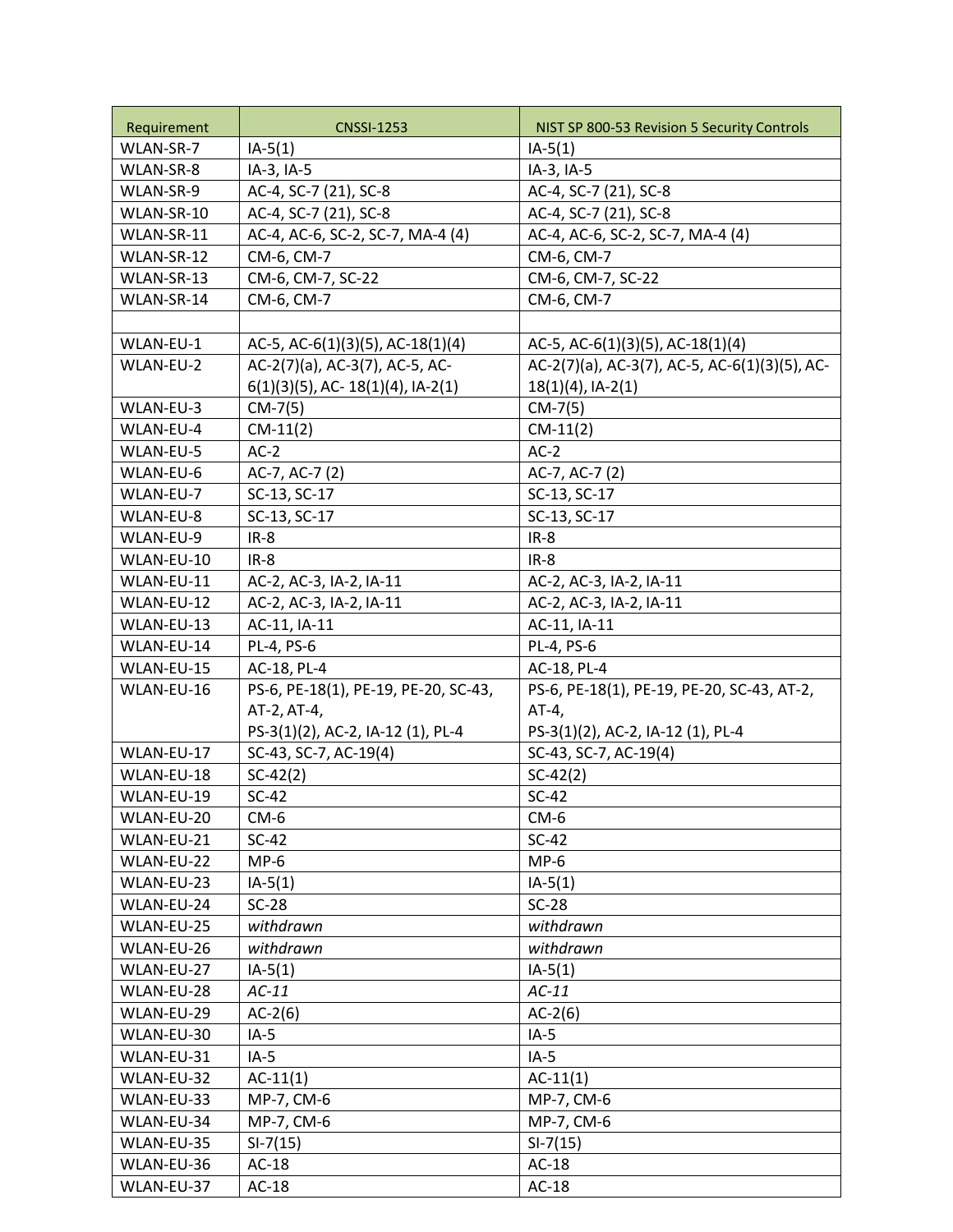| Requirement | <b>CNSSI-1253</b>          | NIST SP 800-53 Revision 5 Security Controls |
|-------------|----------------------------|---------------------------------------------|
| WLAN-EU-38  | $AC-18$                    | $AC-18$                                     |
| WLAN-EU-39  | $CM-7(5)$                  | $CM-7(5)$                                   |
| WLAN-EU-40  | $AC-19$                    | $AC-19$                                     |
| WLAN-EU-41  | $SR-9$                     | $SR-9$                                      |
| WLAN-EU-42  | $SI-7(10)$                 | $SI-7(10)$                                  |
| WLAN-EU-43  | $IA-5(1)$                  | $IA-5(1)$                                   |
| WLAN-EU-44  | $IA-5(1)$                  | $IA-5(1)$                                   |
| WLAN-EU-45  | SI-7 (9), SI-7 (10)        | SI-7 (9), SI-7 (10)                         |
| WLAN-EU-46  | SI-7 (9), SI-7 (10)        | SI-7 (9), SI-7 (10)                         |
|             |                            |                                             |
| WLAN-VZ-1   | AC-6 (4), SC-29 (1)        | AC-6 (4), SC-29 (1)                         |
| WLAN-VZ-2   | $SC-28(3)$                 | $SC-28(3)$                                  |
| WLAN-VZ-3   | $SI-7(5)$                  | $SI-7(5)$                                   |
| WLAN-VZ-4   | AC-6 (4), SC-39            | AC-6 (4), SC-39                             |
| WLAN-VZ-5   | AC-6 (4), SC-2             | AC-6 (4), SC-2                              |
| WLAN-VZ-6   | $SC-7(21)$                 | $SC-7(21)$                                  |
| WLAN-VZ-7   | AC-6 (4), SC-39            | AC-6 (4), SC-39                             |
| WLAN-VZ-8   | $SC-12$                    | $SC-12$                                     |
| WLAN-VZ-9   | $SC-12$                    | $SC-12$                                     |
| WLAN-VZ-10  | SI-12 (3), SR-12           | SI-12 (3), SR-12                            |
| WLAN-VZ-11  | $SC-28$                    | $SC-28$                                     |
| WLAN-VZ-12  | SC-12, SC-17               | SC-12, SC-17                                |
| WLAN-VZ-13  | SC-12, SC-17               | SC-12, SC-17                                |
| WLAN-VZ-14  | $IA-5(1)$                  | $IA-5(1)$                                   |
| WLAN-VZ-15  | AC-6, SC-2                 | AC-6, SC-2                                  |
| WLAN-VZ-16  | $AC-8$                     | $AC-8$                                      |
| WLAN-VZ-17  | $AC-3(3)$                  | $AC-3(3)$                                   |
| WLAN-VZ-18  | IA-5 (1h)                  | IA-5 (1h)                                   |
| WLAN-VZ-19  | AU-6 (4), SI-4 (2)         | AU-6 (4), SI-4 (2)                          |
| WLAN-VZ-20  | AC-6 (1), CM-5, CM-6, SC-2 | AC-6 (1), CM-5, CM-6, SC-2                  |
| WLAN-VZ-21  | CM-5, SC-2                 | CM-5, SC-2                                  |
| WLAN-VZ-22  | CM-5, SC-2                 | CM-5, SC-2                                  |
| WLAN-VZ-23  | $AC-3$                     | $AC-3$                                      |
| WLAN-VZ-24  | $SC-28(1)$                 | $SC-28(1)$                                  |
|             |                            |                                             |
| WLAN-WC-1   | $CM-6$                     | $CM-6$                                      |
| WLAN-WC-2   | AC-18(1), SC-12            | AC-18(1), SC-12                             |
| WLAN-WC-3   | $IA-5(2)$                  | $IA-5(2)$                                   |
| WLAN-WC-4   | $IA-5(2)$                  | $IA-5(2)$                                   |
| WLAN-WC-5   | $AC-18(1)$                 | $AC-18(1)$                                  |
| WLAN-WC-6   | $SC-17$                    | $SC-17$                                     |
| WLAN-WC-7   | $IA-5$                     | $IA-5$                                      |
| WLAN-WC-8   | $CM-6$                     | $CM-6$                                      |
| WLAN-WC-9   | $CM-6$                     | $CM-6$                                      |
| WLAN-WC-10  | $AC-18$                    | $AC-18$                                     |
| WLAN-WC-11  | $SC-17$                    | $SC-17$                                     |
| WLAN-WC-12  | $SC-17$                    | $SC-17$                                     |
| WLAN-WC-13  | CM-6, SC-43                | CM-6, SC-43                                 |
|             |                            |                                             |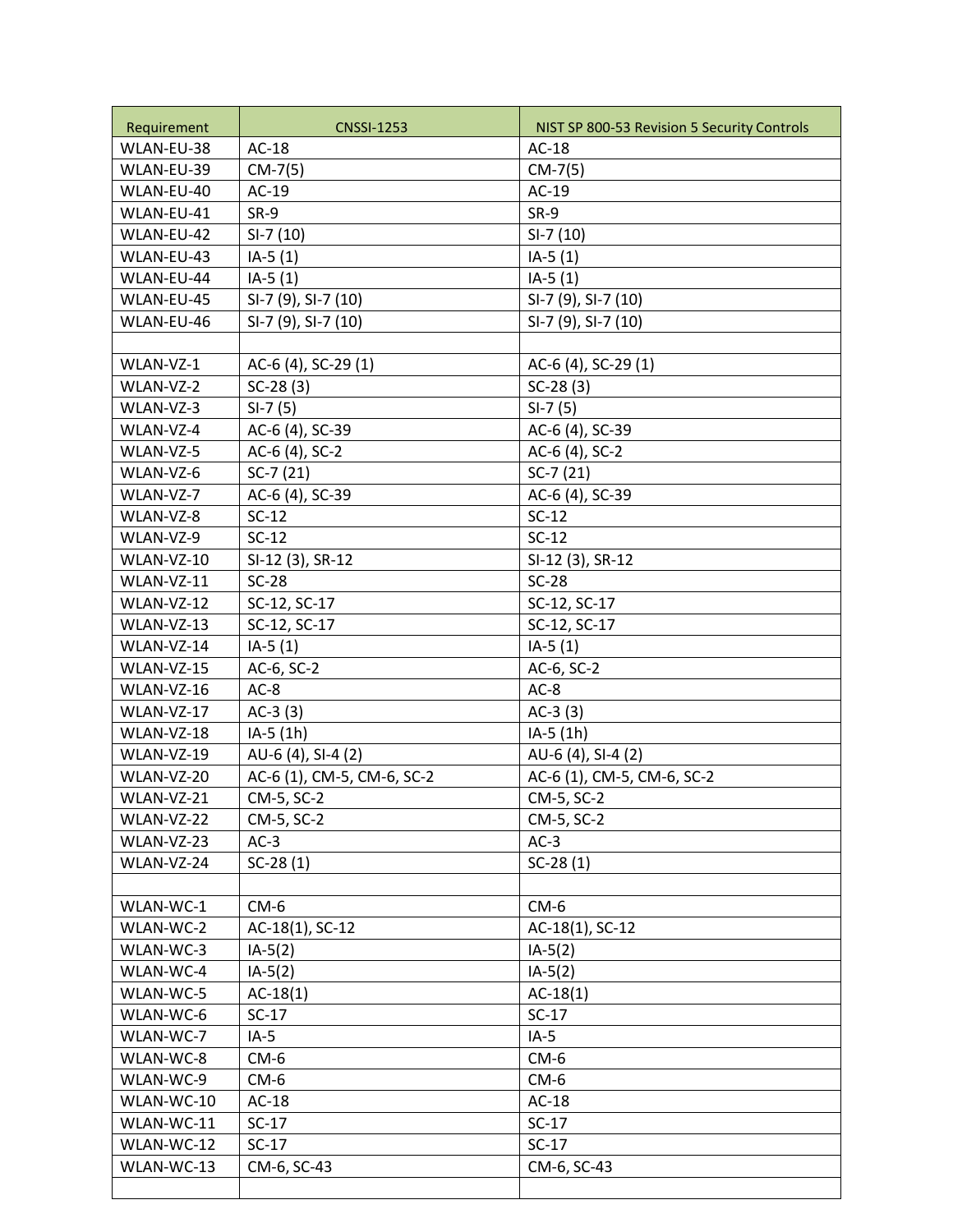| Requirement | <b>CNSSI-1253</b>                  | NIST SP 800-53 Revision 5 Security Controls |
|-------------|------------------------------------|---------------------------------------------|
| WLAN-WL-1   | $SC-13$                            | $SC-13$                                     |
| WLAN-WL-2   | $SC-13$                            | $SC-13$                                     |
| WLAN-WL-3   | $SC-13$                            | $SC-13$                                     |
| WLAN-WL-4   | $SC-8(1)$                          | $SC-8(1)$                                   |
| WLAN-WL-5   | SC-13, CM-3, CM-6                  | SC-13, CM-3, CM-6                           |
| WLAN-WL-6   | $SC-13$                            | $SC-13$                                     |
|             |                                    |                                             |
| WLAN-CR-1   | $SC-13$                            | $SC-13$                                     |
| WLAN-CR-2   | SC-17, IA-5(5)                     | SC-17, IA-5(5)                              |
| WLAN-CR-3   | $IA-5(5)$                          | $IA-5(5)$                                   |
| WLAN-CR-4   | $SC-13$                            | $SC-13$                                     |
| WLAN-CR-5   | $SC-13$                            | $SC-13$                                     |
| WLAN-CR-6   | $SC-13$                            | $SC-13$                                     |
| WLAN-CR-7   | $SC-13$                            | $SC-13$                                     |
| WLAN-CR-8   | $SC-13$                            | $SC-13$                                     |
| WLAN-CR-9   | $SC-13$                            | $SC-13$                                     |
| WLAN-CR-10  | $SC-12$                            | $SC-12$                                     |
| WLAN-CR-11  | $SC-17$                            | $SC-17$                                     |
| WLAN-CR-12  | $SC-17$                            | $SC-17$                                     |
| WLAN-CR-13  | $AC-17$                            | $AC-17$                                     |
| WLAN-CR-14  | $SC-12$                            | $SC-12$                                     |
| WLAN-CR-15  | $AC-17$                            | $AC-17$                                     |
| WLAN-CR-16  | $SC-13$                            | $SC-13$                                     |
|             |                                    |                                             |
| WLAN-WS-1   | SC-11, CM-6                        | SC-11, CM-6                                 |
| WLAN-WS-2   | $SC-12$                            | $SC-12$                                     |
| WLAN-WS-3   | $IA-5(2)$                          | $IA-5(2)$                                   |
| WLAN-WS-4   | SC-17, SC-12                       | SC-17, SC-12                                |
| WLAN-WS-5   | $SC-7$                             | $SC-7$                                      |
| WLAN-WS-6   | $SC-7$                             | $SC-7$                                      |
| WLAN-WS-7   | SC-7, SC-7(14), SC-7(21), SC-7(22) | SC-7, SC-7(14), SC-7(21), SC-7(22)          |
|             |                                    |                                             |
| WLAN-IA-1   | $SC-7$                             | $SC-7$                                      |
| WLAN-IA-2   | $SC-8(1)$                          | $SC-8(1)$                                   |
| WLAN-IA-3   | $SC-13$                            | $SC-13$                                     |
| WLAN-IA-4   | $SC-13$                            | $SC-13$                                     |
| WLAN-IA-5   | $SC-13$                            | $SC-13$                                     |
| WLAN-IA-6   | $SC-12$                            | $SC-12$                                     |
| WLAN-IA-7   | $SC-12$                            | $SC-12$                                     |
| WLAN-IA-8   | $SC-13$                            | $SC-13$                                     |
| WLAN-IA-9   | $SC-12$                            | $SC-12$                                     |
| WLAN-IA-10  | $AC-6(1)$                          | $AC-6(1)$                                   |
| WLAN-IA-11  | $IA-5(1)$                          | $IA-5(1)$                                   |
| WLAN-IA-12  | $SC-13$                            | $SC-13$                                     |
|             |                                    |                                             |
| WLAN-AA-1   | $SC-8(1)$                          | $SC-8(1)$                                   |
| WLAN-AA-2   | $SC-13$                            | $SC-13$                                     |
| WLAN-AA-3   | $SC-13$                            | $SC-13$                                     |
| WLAN-AA-4   | $SC-13$                            | $SC-13$                                     |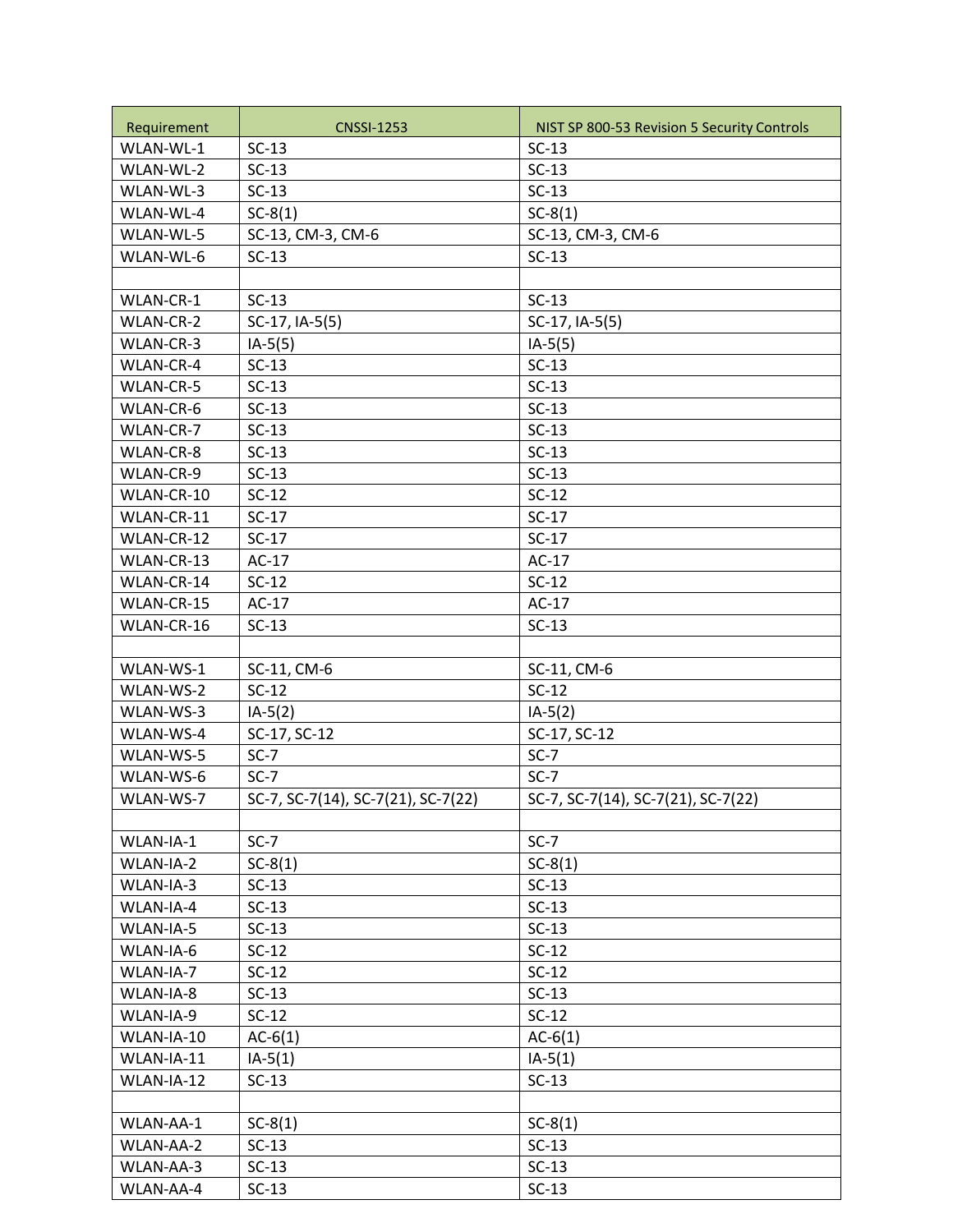| Requirement              | <b>CNSSI-1253</b>        | NIST SP 800-53 Revision 5 Security Controls |
|--------------------------|--------------------------|---------------------------------------------|
| WLAN-AA-5                | $SC-13$                  | $SC-13$                                     |
|                          |                          |                                             |
| WLAN-WA-1                | $IA-5(2)$                | $IA-5(2)$                                   |
| WLAN-WA-2                | $SC-12$                  | $SC-12$                                     |
| WLAN-WA-3                | $SC-12$                  | $SC-12$                                     |
| WLAN-WA-4                | $IA-5(2)$                | $IA-5(2)$                                   |
| WLAN-WA-5                | $IA-5(2)$                | $IA-5(2)$                                   |
| WLAN-WA-6                | $IA-5(14)$               | $IA-5(14)$                                  |
| WLAN-WA-7                | withdrawn                | withdrawn                                   |
| WLAN-WA-8                | $IA-5(2)$                | $IA-5(2)$                                   |
| WLAN-WA-9                | $SC-23(5)$               | $SC-23(5)$                                  |
| WLAN-WA-10               | $SC-23(5)$               | $SC-23(5)$                                  |
| WLAN-WA-11               | $SC-23(5)$               | $SC-23(5)$                                  |
| WLAN-WA-12               | $AU-2$                   | $AU-2$                                      |
| WLAN-WA-13               | $AU-2$                   | $AU-2$                                      |
|                          |                          |                                             |
|                          |                          |                                             |
| WLAN-PF-1                | SC-43, CM-7              | SC-43, CM-7                                 |
| WLAN-PF-2                | $CM-7$                   | $CM-7$                                      |
| WLAN-PF-3                | $SC-7(5)$                | $SC-7(5)$                                   |
| WLAN-PF-4                | SC-7(5), CM-7            | SC-7(5), CM-7                               |
| WLAN-PF-5                | $CM-7$                   | $CM-7$                                      |
| WLAN-PF-6                | SC-7(5), CM-7<br>$CM-2$  | SC-7(5), CM-7<br>$CM-2$                     |
| WLAN-PF-7                |                          |                                             |
| WLAN-PF-8                | AC-4(1), SC-7, CA-9      | AC-4(1), SC-7, CA-9                         |
| WLAN-PF-9<br>WLAN-PF-10  | SC-7, CA-9               | SC-7, CA-9                                  |
| WLAN-PF-11               | SC-7, CA-9<br>CM-7, SC-7 | SC-7, CA-9<br>CM-7, SC-7                    |
| WLAN-PF-12               | AC-4, SC-7 (5)           | AC-4, SC-7 (5)                              |
| WLAN-PF-13               | AC-4, SC-7               | AC-4, SC-7                                  |
| WLAN-PF-14               | CM-7, SC-7               | CM-7, SC-7                                  |
| WLAN-PF-15               | AC-4, SC-7               | AC-4, SC-7                                  |
|                          | AC-4, SC-7               | AC-4, SC-7                                  |
| WLAN-PF-16<br>WLAN-PF-17 | $CM-7$                   | $CM-7$                                      |
|                          |                          |                                             |
| WLAN-PR-1                | CM-2, AC-18              | CM-2, AC-18                                 |
| WLAN-PR-2                | CM-2, AC-18(5), SC-40(2) | CM-2, AC-18(5), SC-40(2)                    |
| WLAN-PR-3                | CM-2, AC-18(5), SC-40(2) | CM-2, AC-18(5), SC-40(2)                    |
| WLAN-PR-4                | SC-7, CM-2               | SC-7, CM-2                                  |
| WLAN-PR-5                | $AC-18(3)$               | $AC-18(3)$                                  |
| WLAN-PR-6                | $IA-5$                   | $IA-5$                                      |
| WLAN-PR-7                | $CM-2$                   | $CM-2$                                      |
| WLAN-PR-8                | $CM-7(5)$                | $CM-7(5)$                                   |
| WLAN-PR-9                | $CM-2$                   | $CM-2$                                      |
| WLAN-PR-10               | $IA-5(1)$                | $IA-5(1)$                                   |
| WLAN-PR-11               | CM-2, CM-7(5), CA-6      | CM-2, CM-7(5), CA-6                         |
|                          |                          |                                             |
|                          |                          |                                             |
| WLAN-DM-1                | CM-7, AC-5               | CM-7, AC-5                                  |
| WLAN-DM-2                | withdrawn                | withdrawn                                   |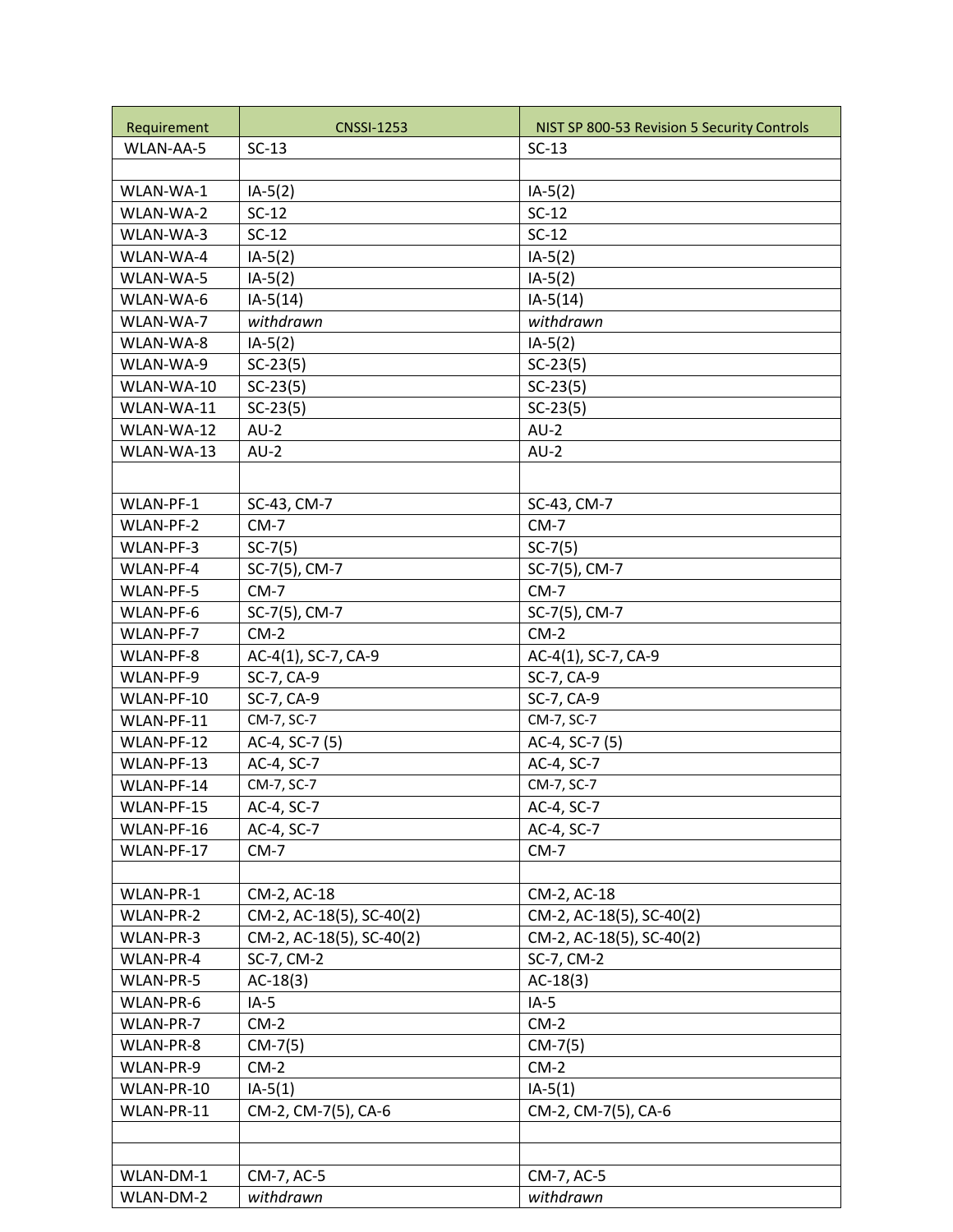| Requirement            | <b>CNSSI-1253</b>              | NIST SP 800-53 Revision 5 Security Controls |
|------------------------|--------------------------------|---------------------------------------------|
| WLAN-DM-3              | $SI-3$                         | $SI-3$                                      |
| WLAN-DM-4              | $CM-7$                         | $CM-7$                                      |
| WLAN-DM-5              | $AC-4(2)$                      | $AC-4(2)$                                   |
| WLAN-DM-6              | AC-6(3), CM-7                  | AC-6(3), CM-7                               |
| WLAN-DM-7              | $AC-3$                         | $AC-3$                                      |
| WLAN-DM-8              | $SC-13$                        | $SC-13$                                     |
| WLAN-DM-9              | AT-3, PL-7                     | AT-3, PL-7                                  |
| WLAN-DM-10             |                                |                                             |
|                        | $AU-6(4)$                      | $AU-6(4)$                                   |
| WLAN-DM-11             | $SC-12$                        | $SC-12$                                     |
| WLAN-DM-12             | $SC-12$                        | $SC-12$                                     |
| WLAN-DM-13             | $AU-6(4)$                      | $AU-6(4)$                                   |
| WLAN-DM-14             | CM-6, CM-7                     | CM-6, CM-7                                  |
| WLAN-DM-15             | CM-6, CM-7                     | CM-6, CM-7                                  |
| WLAN-DM-16             | $SC-13$                        | $SC-13$                                     |
| WLAN-DM-17             | IA-5, SC-12                    | IA-5, SC-12                                 |
| WLAN-DM-18             | IA-5, SC-12                    | IA-5, SC-12                                 |
| WLAN-DM-19             | AC-4, SC-7, SC-32              | AC-4, SC-7, SC-32                           |
| WLAN-DM-20             | AC-4, SC-7, SC-32              | AC-4, SC-7, SC-32                           |
| WLAN-DM-21             | AC-4, SC-7, SC-32              | AC-4, SC-7, SC-32                           |
| WLAN-DM-22             | AC-4, SC-7, SC-32              | AC-4, SC-7, SC-32                           |
|                        |                                |                                             |
| WLAN-FW-1              | CM-7, SC-7                     | CM-7, SC-7                                  |
| WLAN-FW-2              | CM-7, SC-7                     | CM-7, SC-7                                  |
| WLAN-FW-3              | CM-7, SC-7                     | CM-7, SC-7                                  |
| WLAN-FW-4              | CM-7, SC-7                     | CM-7, SC-7                                  |
| WLAN-FW-5              | CM-7, PL-7, AC-4(21), SC-7(13) | CM-7, PL-7, AC-4(21), SC-7(13)              |
| WLAN-FW-6              | PL-7, AC-4(21), SC-7, CM-7     | PL-7, AC-4(21), SC-7, CM-7                  |
| WLAN-FW-7              | PL-7, AC-4(21), SC-7, CM-7     | PL-7, AC-4(21), SC-7, CM-7                  |
| WLAN-FW-8              | $SC-7$                         | $SC-7$                                      |
| WLAN-FW-9              | CM-6, SC-7(5)                  | CM-6, SC-7(5)                               |
|                        |                                |                                             |
| WLAN-2F-1<br>WLAN-2F-2 | $IA-2(2)$<br>$IA-2(6)$         | $IA-2(2)$                                   |
| WLAN-2F-3              | $IA-2(6)$                      | IA-2 (6)<br>IA-2 (6)                        |
| WLAN-2F-4              | $IA-5$                         | $IA-5$                                      |
| WLAN-2F-5              | $IA-2$                         | $IA-2$                                      |
| WLAN-2F-6              | $AC-4$                         | $AC-4$                                      |
| WLAN-2F-7              | $IA-2(8)$                      | $IA-2(8)$                                   |
| WLAN-2F-8              | $IA-5$                         | $IA-5$                                      |
| WLAN-2F-9              | $IA-5$                         | $IA-5$                                      |
| WLAN-2F-10             | $IA-5$                         | $IA-5$                                      |
| WLAN-2F-11             | IA-5, SC-8 (1)                 | IA-5, SC-8 (1)                              |
| WLAN-2F-12             | $MP-4$                         | $MP-4$                                      |
| WLAN-2F-13             | $IA-2$                         | $IA-2$                                      |
| WLAN-2F-14             | $IA-2(6)$                      | IA-2 (6)                                    |
| <b>WLAN-2F-15</b>      | $IA-2(1)(2)$                   | $IA-2(1)(2)$                                |
| <b>WLAN-2F-16</b>      | IA-2 (6), IA-5                 | IA-2 (6), IA-5                              |
| WLAN-2F-17             | IA-2 (6), IA-5 (6)             | IA-2 (6), IA-5 (6)                          |
| WLAN-2F-18             | $IA-5$                         | $IA-5$                                      |
| WLAN-2F-19             | $IR-4$                         | $IR-4$                                      |
| <b>WLAN-2F-20</b>      | $IR-4$                         | $IR-4$                                      |
| WLAN-2F-21             | $CM-7$                         | $CM-7$                                      |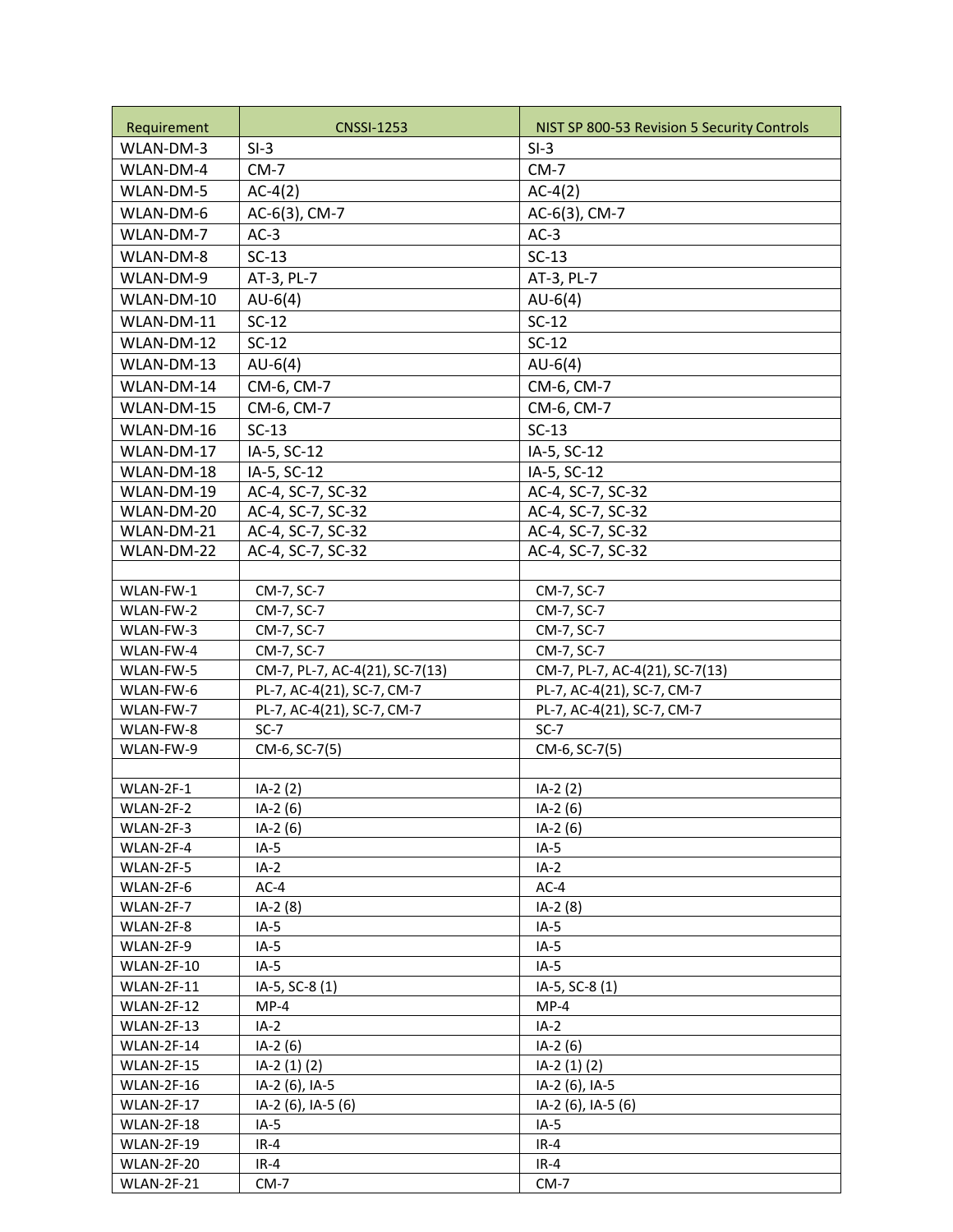|                           | <b>CNSSI-1253</b>                    |                                             |
|---------------------------|--------------------------------------|---------------------------------------------|
| Requirement<br>WLAN-2F-22 |                                      | NIST SP 800-53 Revision 5 Security Controls |
| WLAN-2F-23                | IA-5, SC-8 (1)<br>$MP-4$             | IA-5, SC-8 (1)<br>$MP-4$                    |
|                           |                                      |                                             |
| WLAN-GD-1                 |                                      | CA-6, PE-1, PE-3                            |
| WLAN-GD-2                 | CA-6, PE-1, PE-3<br>PE-2, PE-3       | PE-2, PE-3                                  |
| WLAN-GD-3                 | PE-2, PE-3                           | PE-2, PE-3                                  |
| WLAN-GD-4                 | PL-2, MP-8                           | PL-2, MP-8                                  |
| WLAN-GD-5                 |                                      |                                             |
|                           | PL-7, SC-13, AC-19(5)<br>$SC-12$     | PL-7, SC-13, AC-19(5)<br>$SC-12$            |
| WLAN-GD-6<br>WLAN-GD-7    | SR-10, CM-3, CM-2(7), PE-3(5)        | SR-10, CM-3, CM-2(7), PE-3(5)               |
| WLAN-GD-8                 | SA-1, PM-11                          | SA-1, PM-11                                 |
| WLAN-GD-9                 | $CA-2(1)$                            | $CA-2(1)$                                   |
| WLAN-GD-10                | $CA-2$                               | $CA-2$                                      |
| WLAN-GD-11                | $CA-2$                               | $CA-2$                                      |
| WLAN-GD-12                | N/A                                  |                                             |
| WLAN-GD-13                | $CA-2$                               | N/A<br>$CA-2$                               |
| WLAN-GD-14                | N/A                                  | N/A                                         |
| WLAN-GD-15                | $CA-6$                               | $CA-6$                                      |
| WLAN-GD-16                | $CA-6$                               | $CA-6$                                      |
| WLAN-GD-17                | AU-11                                | AU-11                                       |
| WLAN-GD-18                | $AU-4$                               | $AU-4$                                      |
| WLAN-GD-19                | $AU-4(1)$                            | $AU-4(1)$                                   |
|                           |                                      |                                             |
| WLAN-GD-20<br>WLAN-GD-21  | $IR-6$<br>$AU-4$                     | $IR-6$<br>$AU-4$                            |
| WLAN-GD-22                | $AU-11(1)$                           | $AU-11(1)$                                  |
| WLAN-GD-23                | $AU-5(3)$                            | $AU-5(3)$                                   |
| WLAN-GD-24                | $AU-5(5)$                            |                                             |
|                           |                                      | $AU-5(5)$<br>$IA-5(1)$                      |
| WLAN-GD-25                | $IA-5(1)$                            |                                             |
| WLAN-GD-26<br>WLAN-GD-27  | SI-2, CM-9, CM-3<br>SI-2, CM-9, CM-3 | SI-2, CM-9, CM-3<br>SI-2, CM-9, CM-3        |
| WLAN-GD-28                | $PE-19(1)$                           | $PE-19(1)$                                  |
| WLAN-GD-29                | RA-2, MP-4                           | RA-2, MP-4                                  |
| WLAN-GD-30                | $CM-8$                               | CM-8                                        |
| WLAN-GD-31                | AC-1, PS-1                           | AC-1, PS-1                                  |
| WLAN-GD-32                | $AC-5$                               | $AC-5$                                      |
| WLAN-GD-33                | $AT-3$                               | $AT-3$                                      |
| WLAN-GD-34                | withdrawn                            | withdrawn                                   |
| WLAN-GD-35                | $IR-6$                               | $IR-6$                                      |
| WLAN-GD-36                | relocated to KM Annex                | relocated to KM Annex                       |
| WLAN-GD-37                | $AC-5$                               | $AC-5$                                      |
| WLAN-GD-38                | SR-10                                | SR-10                                       |
| WLAN-GD-39                | withdrawn                            | withdrawn                                   |
| WLAN-GD-40                | withdrawn                            | withdrawn                                   |
| WLAN-GD-41                | withdrawn                            | withdrawn                                   |
| WLAN-GD-42                | SC-46, AC-4 (20)                     | SC-46, AC-4 (20)                            |
|                           |                                      |                                             |
| WLAN-RP-1                 | $IR-6$                               | $IR-6$                                      |
| WLAN-RP-2                 | IR-6, IR-8                           | IR-6, IR-8                                  |
| WLAN-RP-3                 | $IR-8$                               | $IR-8$                                      |
| WLAN-RP-4                 | $IR-9$                               | $IR-9$                                      |
| WLAN-RP-5                 | $IR-8$                               | $IR-8$                                      |
| WLAN-RP-6                 | $IR-8$                               | $IR-8$                                      |
| WLAN-RP-7                 | $IR-8$                               | $IR-8$                                      |
| WLAN-RP-8                 | $IR-8$                               | $IR-8$                                      |